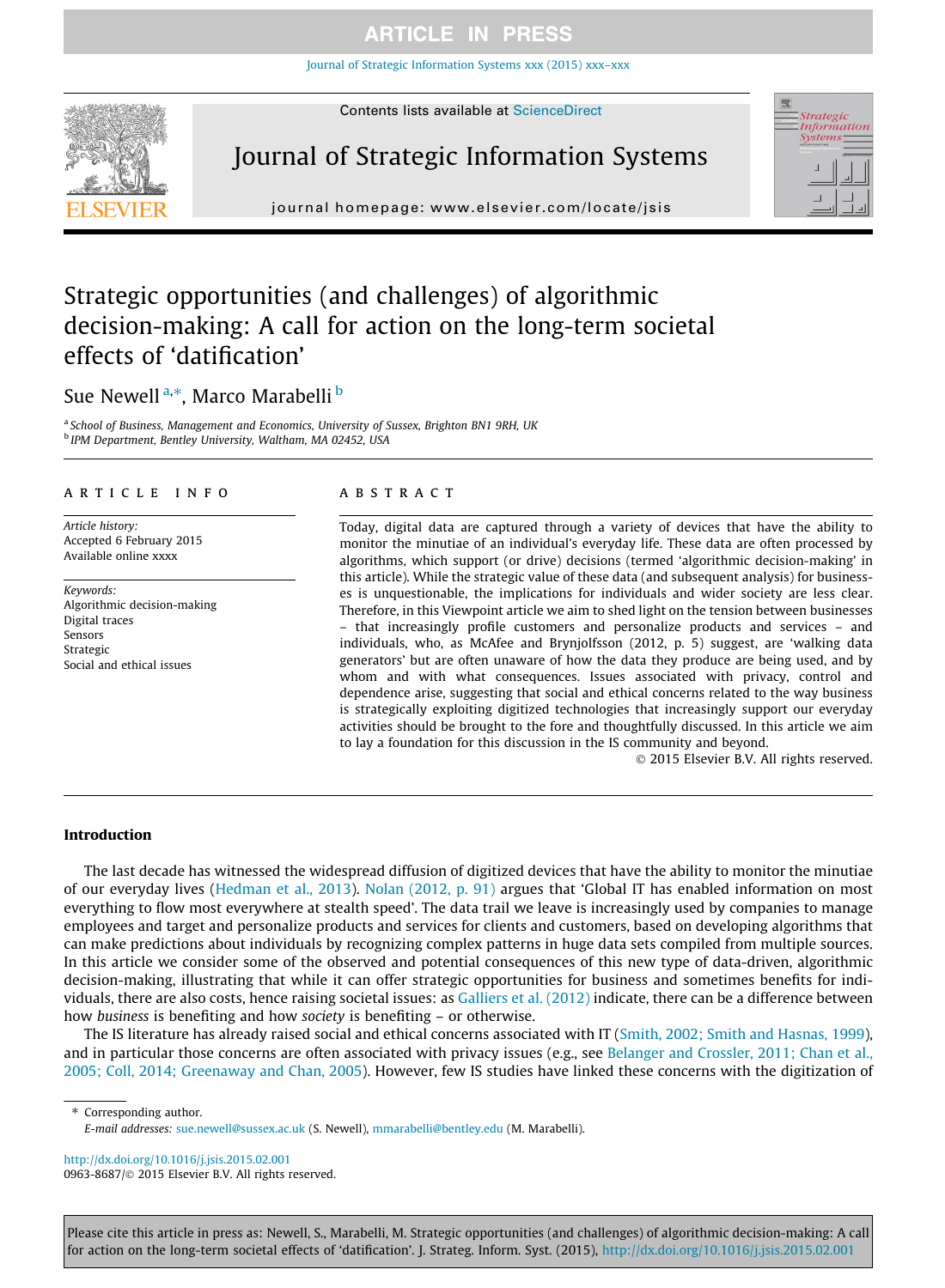2 S. Newell, M. Marabelli / Journal of Strategic Information Systems xxx (2015) xxx–xxx

our everyday life (exceptions include [Abbas et al., 2014; Boyd and Crawford, 2014; Lyon, 2014; Slade and Prinsloo, 2013\)](#page-10-0), and fewer still have discussed this phenomenon in relation to algorithmic decision-making (one exception being [Schroeder and Cowls, 2014](#page-11-0)). Here, we focus on the consequences of 'algorithmic decision-making', which occurs when data are collected through digitized devices carried by individuals such as smartphones and technologies with inbuilt sensors – and subsequently processed by algorithms, which are then used to make (data-driven) decisions. That is, decisions are based on relationships identified in the data, and the decision maker often ignores why such relationships may be present [\(Mayer-Schonberger and Cukier, 2013\)](#page-11-0). While these data-driven decisions made by businesses lead to personalized offerings to individuals, they also result in the narrowing of their choices [\(Newell and Marabelli, 2014](#page-11-0)).

Given the above, we argue that algorithmic decision-making has societal consequences that may not always be positive and, in this Viewpoint article, we aim to articulate such concerns. In so doing, we bring to the fore the issues related to algorithmic decision-making and highlight the interdisciplinary nature of this topic [\(Chen et al., 2012; Smith et al., 2011\)](#page-10-0). As we have indicated, some work has been done to shed light on the social implications of the widespread diffusion of digital devices in the IS community, but also in other disciplines such as sociology – as in the work of [Lyon \(2001, 2003, 2014\),](#page-11-0) [Doyle et al. \(2013\), and Ball \(2002, 2005\)](#page-11-0) on impacts of monitoring and surveillance on society, and of [Castells et al.](#page-10-0) [\(2009\) and Campbell and Park \(2008\)](#page-10-0) on societal changes determined by the diffusion of digital devices. Here, we call for IS research that examines (and challenges) corporations (and governments) in terms of the strategic decisions that are being made based on data that we are now constantly providing them (see also [MacCrory et al., 2014\)](#page-11-0), whether we realize it or not. Next, we define some key concepts and set the boundaries of our analysis.

### Big data, little data, and algorithmic decision-making

Data-driven or 'algorithmic' decision-making is based on collecting and analyzing large quantities of data that are then used to make strategic decisions. Algorithmic decision-making incorporates two main characteristics: firstly, decisionmakers rely on information provided by algorithms that process huge amounts of data (often big data, as we will explain next); secondly, the reasons behind the 'suggestions' made by the algorithms are often ignored by decision-makers [\(Mayer-Schonberger and Cukier, 2013\)](#page-11-0). We expand on both characteristics below.

### Digitized technologies and data analytics

Data that originate from digitized devices are increasingly permeating our everyday lives. These digitized devices have the ability to keep track of and record what we do. As a result, somebody else may eventually be able to use the data thus produced – often with purposes different from those originally intended. Thus, we focus on 'digital traces' – all data provided by individuals (1) during 'IT-related' activities, captured from social networks, online shopping, blogs, but also ATM withdrawals, and other activities that will leave a 'trace' [\(Hedman et al. 2013; Wu and Brynjolfsson, 2009](#page-11-0)) and (2) that are captured through technologies that we use that have in-built sensors. These technologies include LBS (Location Based Technologies) that are IT artifacts equipped with GPS systems and so have the ability to collect a user's location such as a smartphone with GPS – see [Abbas et al. \(2014\) and Michael and Michael \(2011\)](#page-10-0) for social implications – and other surveillance and monitoring devices – see the previously cited work of [Lyon \(2001, 2003, 2014\)](#page-11-0) for privacy implications.

It is clear that the huge amount of digital trace data that are collected through the many digitized devices that we now use to support our daily activities fall into the 'big data' umbrella. The big data (analytics) concept is very similar to the more familiar (and less sexy) business intelligence that has been studied for the past decade or so (e.g., [Negash, 2004; Power,](#page-11-0) [2002; Rouibah and Ould-ali, 2002; Thomsen, 2003](#page-11-0)). [McAfee and Brynjolfsson \(2012\).](#page-11-0) Following [Gartner's \(2001\)](#page-11-0) definition, it is the three Vs of big data<sup>1</sup> on which we focus: Volume (the amount of data determines value); Variety (data arise from different sources/databases and are cross-matched to find relationships), and Velocity (data are generated quickly). Big data encompasses much more than this individually generated data trail (see [Chen et al., 2012](#page-10-0) for a broad discussion of big data analytics) but here we focus just on this everyday digital trail that we each leave. That is, we focus on those big data that are generated by individuals during their everyday lives (and are captured as digital traces). In other words, we focus on data that arise as a consequence of each of us now being a 'walking data generator' [\(McAfee and Brynjolfsson, 2012, p. 5](#page-11-0)). This attention to the digitization of our everyday life allows us to narrow the focus of our inquiry and to expand on concerns regarding the use (and abuse) of one aspect of big data analytics that concerns algorithm-driven decision-making and associated personalization – to which we now turn.

## Algorithmic decision-making

(Big) data captured through digitized devices are processed by algorithms aimed at predicting what a person will do, think and like on the basis of their current (or past) behaviors. These algorithms can predict particular outcomes, as with

The definition of big data was updated by Gartner in 2012 as they now describe the concept as 'high volume, high velocity, and/or high variety information assets that require new forms of processing to enable enhanced decision making, insight discovery and process optimization [\(Gartner, 2012\)](#page-11-0). Moreover, others have added 'new Vs' - e.g., veracity, variability, visualization, and value, viewing big data in terms of 5 or even 7 Vs. Here, where we stick with the original definition [\(Gartner, 2001](#page-11-0)) as this reflects the essence of big data for the purposes of this article.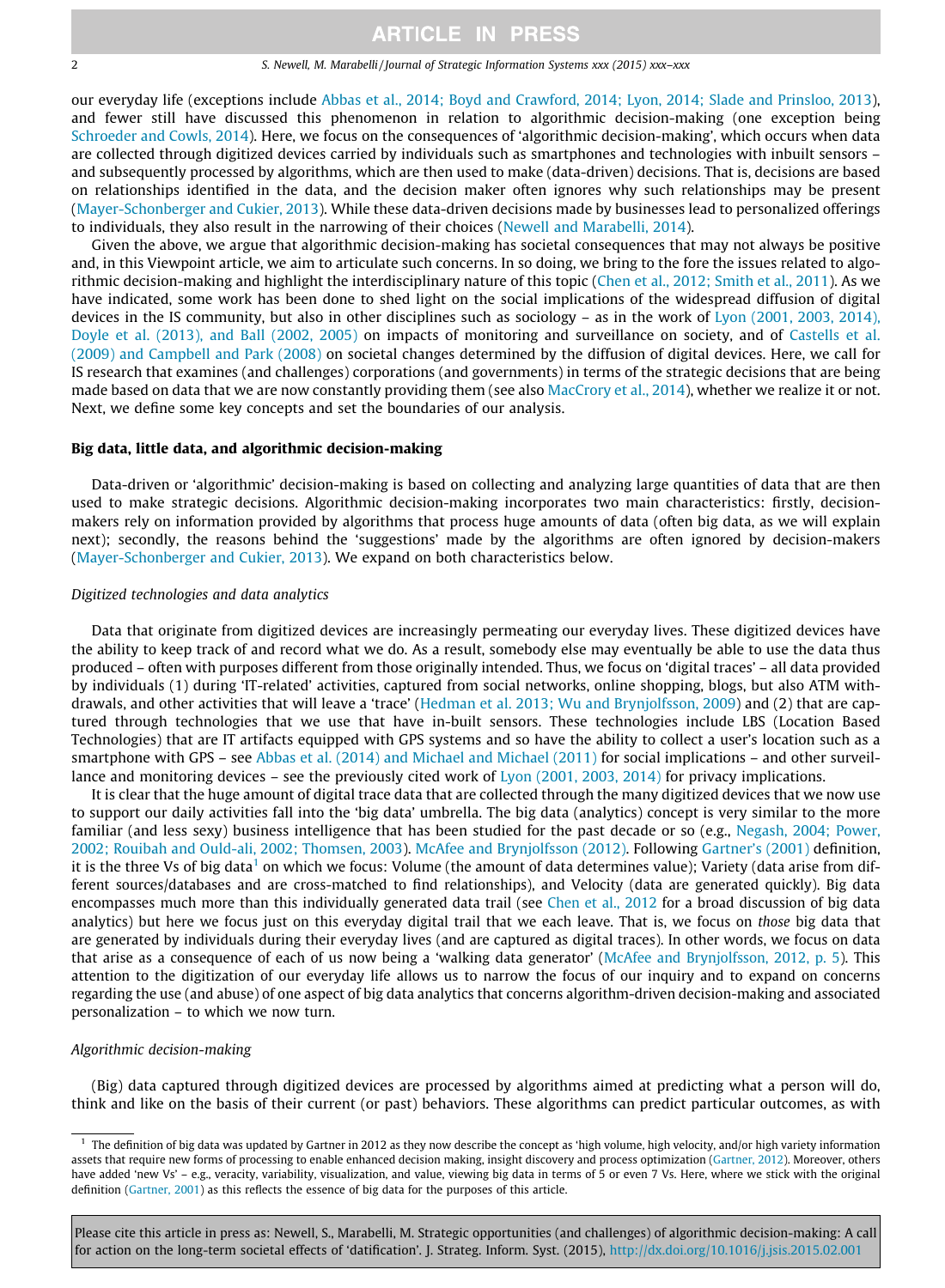the numbers of 'friends' on Facebook being used to predict a person's credit risk ([http://www.google.com/patents/](http://www.google.com/patents/US8560436) [US8560436](http://www.google.com/patents/US8560436)) or an individual's Facebook 'likes' on a college Facebook page, used to predict her/his willingness to become a donator ([http://www.nytimes.com/2015/01/25/technology/your-college-may-be-banking-on-your-facebook-likes.html?\\_](http://www.nytimes.com/2015/01/25/technology/your-college-may-be-banking-on-your-facebook-likes.html?_r=0)  $r=0$ ). Interestingly, these predictions often represent a black-box: while humans must decide what to measure and produce the algorithms to analyze the data being collected, these decisions do not necessarily involve understanding the causes and consequences of particular patterns of behavior that are identified [\(Mayer-Schonberger and Cukier, 2013\)](#page-11-0). Rather, it is deemed sufficient that connections are discovered. Traditionally, making decisions has been a human-centered, knowledge-based activity with humans discriminating on the basis of an understanding of theory or context ([Tsoukas and](#page-11-0) [Vladimirou, 2001](#page-11-0)). By contrast, algorithmic decision-making means that discriminations are increasingly being made by an algorithm, with few individuals actually understanding what is included in the algorithm or even why. In other words, it is seen as being sufficient that an algorithm is successfully predictive, never mind if the reasons for the associations found in the data from different sources are unknown. We argue that this is likely to create problems when no one in a corporation really understands why some decisions are made. For example, one could argue that the last financial crisis was at least partially a product of this problem, with the algorithms that predicted the pricing for mortgage-backed securities clearly not taking into account all the risks while at the same time not being subject to question because the basis of the algorithm was neither clear nor easily accessible, either to the senior managers in the financial institutions where the algorithms were being used or to the credit rating agencies who were evaluating these products [\(Clark and Newell, 2013](#page-10-0)).

In sum, here we focus on data collected through digitized devices that we increasingly use to support our everyday activities. This is 'big data', because the three (or more) Vs of [Gartner's \(2001, 2012\)](#page-11-0) definition apply. In fact, data coming from digitized technologies are high in volume because of the widespread diffusion of digital devices that allow access to social networks at any time, as well as all other types of technologies that record what we do even if we do not 'own' them (e.g., surveillance cameras, or an ATM card machine, where the usage information goes into our bank's database). Thus, data come from different sources (variety). For instance, data used for making 'algorithmic decisions' may come from a combination of contributions on social networks and LBS systems (e.g., a 'check in'), or spending capacity of consumers associated with personal facts of individuals (e.g., the partner's birthday). Data velocity is clearly another characteristic of the digitization of our everyday life, because we are 'walking data generators' 24/7 and 'More data cross the Internet every second than were stored in the entire Internet just 20 years ago' [\(McAfee and Brynjolfsson, 2012, p. 4](#page-11-0)). On this point, it is worth noting that most of the digitized devices that collect such individual level activity data fall under the Internet of Things (IoT) umbrella ([Miorandi](#page-11-0) [et al., 2012; Xi et al., 2012\)](#page-11-0). However, we do not restrict our analysis to those digitized devices that are connected to the Internet because some devices remain (for now) independent of the Internet (e.g., some OBD devices). One such example is provided by Progressive Insurance in the USA [\(http://www.progressive.com\)](http://www.progressive.com), which provides a memory stick that is plugged into a car's on-board computer and the data must be uploaded to the insurance company rather than automatically sent via the Internet.

## Potential discriminations associated with the (ab)use of algorithmic decision-making: big and little data

The use of algorithmic decision-making associated with data coming from the digitization of our everyday lives improves the capacity of a business to make discriminations. Thus, businesses have always discriminated in terms of to whom they offer products and services, because products and services are targeted to different audiences (we cannot, unfortunately all afford to buy a Bentley car). With algorithmic decision-making they are simply taking this a step further. For example, they can now much more precisely target and personalize offerings to customers and potential customers – those predicted to buy particular products or services. As a more specific example, a car's computer that monitors speed, usage of brakes, horn, lights, etc. (such as Progressive Insurance's OnStar OBD technologies mentioned above) has the ability capture all these details that are then sent to data centers. Computers then analyze the (big) data and insurance companies are able to use the results to discriminate (e.g., by charging young men higher premiums because the data indicate that they – generally – drive less safely than other categories of drivers). Such data-driven decision-making has been questioned because it can go against the ethical principle of equal or fair treatment. This is exemplified in the recent case in the EU, where insurers are required to no longer use statistical evidence about gender differences to set premiums. Thus, despite the fact that gender differences are clear from the data (e.g., young male drivers are ten times more likely to be killed or injured than those – of both sexes – over the age of 35; women live, on average, longer than men), it is considered to be discriminatory (following an EU ruling that came into effect in December 2012) to use this trend evidence to differentiate between premiums (e.g., car insurance or actuarial rates) for men and women. The point about this change in the law is that it was considered to be discriminatory because, for example, while young men in general may drive more recklessly and so be more prone to accidents, an individual young man may not and would therefore be discriminated against when insurers set premiums based on group trends observable in collective data.

While using big data and algorithmic decision-making to observe trends and so discriminate between groups of individuals can have social consequences that are potentially unfair, this targeting can now be taken further when data are used not to predict group trends but to predict the behavior of a specific individual. This is sometimes described as 'little' data – although it should be noted that little data are actually based on big data but are simply used in a more targeted way. Thus, little data focuses on the everyday minutiae of specific individuals, using computing capacity to collect extremely granular data [\(Munford, 2014](#page-11-0)). Drawing on the previous example of a car's OBD, little data can now allow us to concentrate on a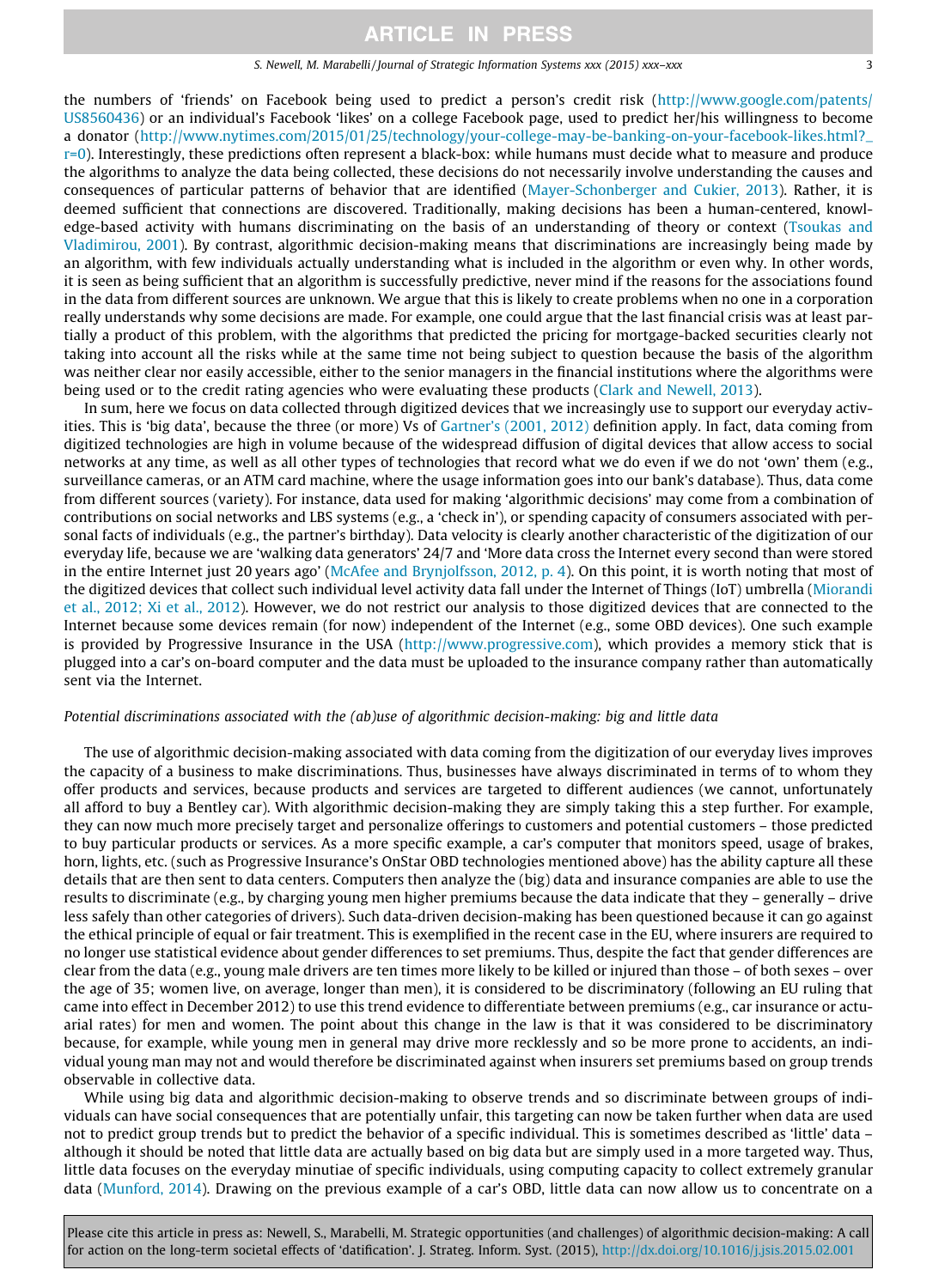#### 4 S. Newell, M. Marabelli / Journal of Strategic Information Systems xxx (2015) xxx–xxx

specific driver, and we can decide whether an individual is a good or bad driver based on the sensor data from his/her car. Sensors have the ability to capture individual's behaviors and are widespread. As an illustration, consider that approximately 85% of handsets now have a GPS system chipset installed [\(Abbas et al., 2014](#page-10-0)). By using sensor data, the insurer would not be setting premiums based on the general trends in accident rates between groups, but instead would base their calculations on the actual driving habits of an individual. However, if little data are more 'objective' in terms of discriminations made by corporations, it probably poses more issues for societies given the observed or potential social consequences; for instance, in terms of an individual's privacy ([Lyon, 2014](#page-11-0)) or in terms of the exploitation of the vulnerable – an issue that IS scholars seem not to have fully addressed as yet.

It is then clear that algorithmic decision-making poses two main concerns in terms of big and little data: first, (in terms of big data) this data trail provides the opportunity for organizations to move to algorithmic decision-making, which [McAfee](#page-11-0) [and Brynjolfsson \(2012\)](#page-11-0) argue, is superior to traditional 'HiPPO' (highest-paid person's opinion) decision-making. Algorithmic decision-making is, they argue, superior to human judgment-based decisions because of all the inherent biases in human judgment ([Hodgkinson et al., 2002](#page-11-0)). However, we question this assumption because making decisions on the basis of big data (and algorithms) might create unfair discriminations. Second, we argue that monitoring an individual's behavior poses societal concerns since ''the digital artifacts will be able to remember where they [individuals] were, who used them, the outcomes of interactions, etc.'' ([Yoo, 2010, p. 226](#page-11-0)) and this often happens without individuals even being aware that they are being monitored. Thus, we posit that undertaking research to assess these societal harms, so that corporations can be held responsible and citizens become more aware, can potentially be very useful.

Below we identify three tradeoffs that involve issues associated with the use by corporations (and governments) of data from digitized devices that support our daily activities, and in particular with the strategy of using data analytics. The first of these considers the privacy of individuals versus security for society – an issue that is preeminent in people's minds following the recent terrorist attacks, particularly in Paris, in January 2015.

### Tradeoffs and societal issues associated with big (and little) data

### Privacy versus security

Digitized devices can improve security, and examples include the security-tracking systems adopted for prison populations, when prisoners are released but are required to wear a tracking ankle-bracelet. These systems are aimed at improving the overall security of our society, with the sensor acting as a deterrent for prisoners to escape or commit a crime when they are on parole. Other instances where security is enhanced by everyday digitized devices is in the capacity of sensors to trace a stolen device, or a kidnapped child, as in the case that occurred in September 2013 in Texas, where the Houston police were able to trace the whereabouts of a kidnapper by tracing the iPad that he had with him in his car ([http://abc13.com/archive/](http://abc13.com/archive/9242256/) [9242256/](http://abc13.com/archive/9242256/)). A similar example relates to police authorities being able to detect a crime because it is all 'caught on tape', for example with sensor-activated security cameras and, potentially, Google Glass or other camera-based devices that are now routinely carried by many.

All these examples of companies, government agencies and private individuals using digitized technologies to increase security come at some costs in terms of individuals' privacy. In terms of locating a lost smartphone, it has to be the user who, deliberately, accepts giving up her/his (right of) privacy by activating the 'find my phone' option [\(https://itunes.ap](https://itunes.apple.com/us/app/find-my-iphone/id376101648?mt=8)[ple.com/us/app/find-my-iphone/id376101648?mt=8\)](https://itunes.apple.com/us/app/find-my-iphone/id376101648?mt=8). The example of Google Glass or digital cameras worn, for example, by cyclists or skiers to record their journey, is more complex since the privacy that a user gives up affects others' privacy, thus representing a shift from the individual to the societal level. In some circumstances one's use of social software applications affects others' privacy, as for example, for people who are tagged in somebody's Facebook profile without them knowing. Perhaps not surprisingly, privacy advocates have argued that in these types of exchanges consumers are justified in expecting that the data they collect and share should remain private among those to whom it was originally disclosed – dependent on users' risk perceptions, as noted by [Gerlach et al. \(2015\)](#page-11-0) – rather than being shared with third parties who may subsequently behave opportunistically ([Beldad et al., 2011; Petronio, 2002\)](#page-10-0).

Thus, it is clear that improving security across society, based on digital devices, can impact on individual's privacy. Some companies are doing something about this. For instance, Facebook no longer allows a user's 'wild tagging' and, instead, an automatic email is sent to a user who is tagged, for approval (or at least this is a configurable option under privacy settings). Yet, the exponential diffusion of tracking software embedded in social networks such as Facebook and the sensors and cameras in many other digital devices lead us to think that it will be hard for organizations (or governments) to regulate how individuals use responsibly technologies that enable tracking (i.e., in a way that balances security and privacy). The societal issue is raised because the move towards using devices and applications to gain increased security comes at the expense of reduced privacy. This points to a question about whether users (and more broadly society) want to give up some security potential to ensure more privacy [\(Culnan and Williams, 2009; Velasquez, 2006\)](#page-10-0). This is a decision that citizens need to debate with their politicians ([Dinev et al., 2008\)](#page-10-0) and that governments in turn need to debate with businesses, since it is businesses that collect and analyze digital traces. This is exemplified by the Lee Rigby case (the British soldier killed on a street in London), where Facebook was accused of not helping to protect security because it did not use its analytical capability to detect and report the fact that the killer was posting that he was intending to commit just such a murder ([http://](http://www.theguardian.com/uk-news/live/2014/nov/25/lee-rigby-woolwich-inquiry-report-published-live-coverage) [www.theguardian.com/uk-news/live/2014/nov/25/lee-rigby-woolwich-inquiry-report-published-live-coverage](http://www.theguardian.com/uk-news/live/2014/nov/25/lee-rigby-woolwich-inquiry-report-published-live-coverage)).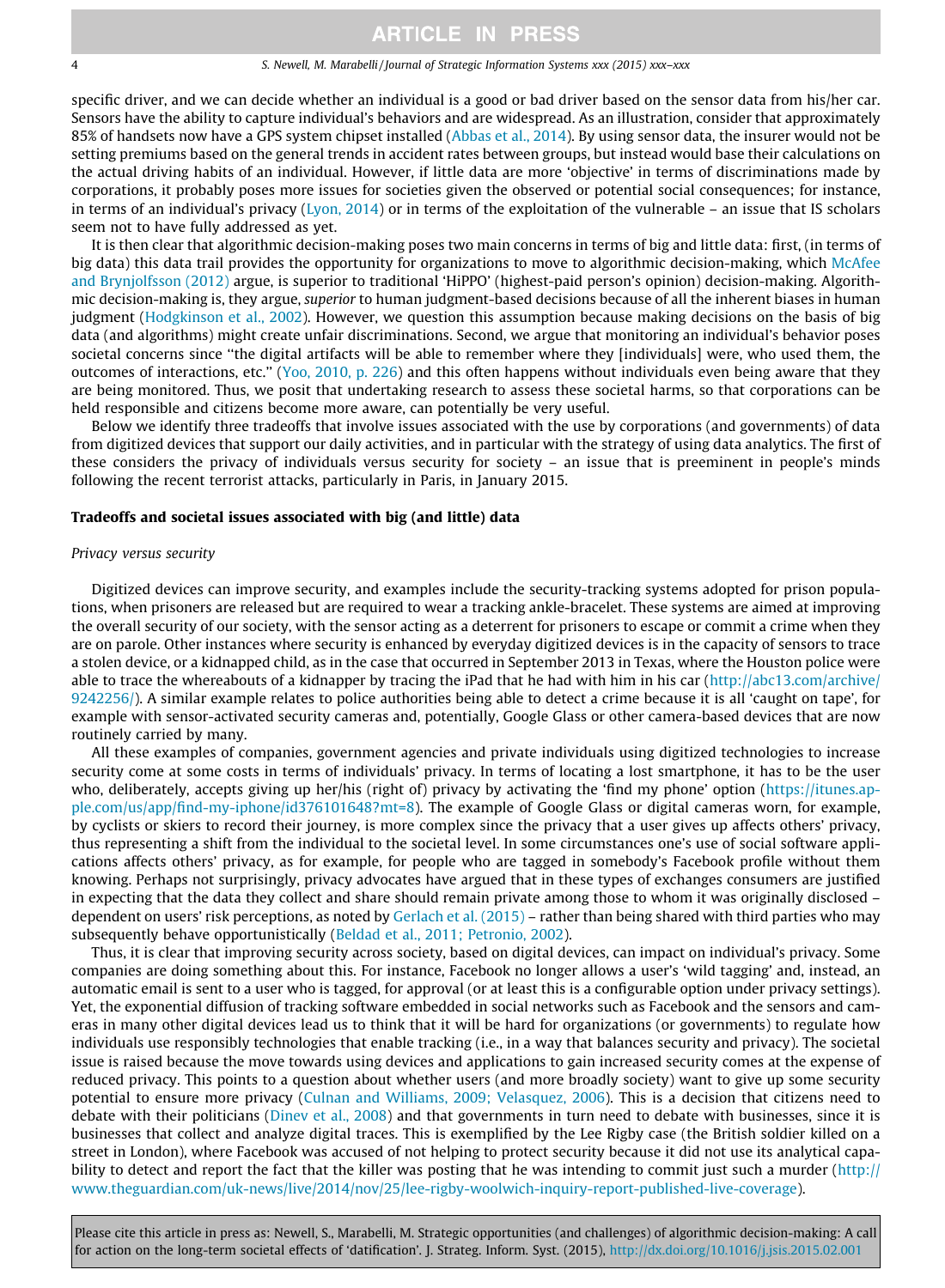#### S. Newell, M. Marabelli / Journal of Strategic Information Systems xxx (2015) xxx–xxx 5

Other privacy/security tensions are reflected in the current debate on whether US police officers should wear cameras following recent cases involving police officers' improper use of force (see for instance the developments over the Michael Brown case <http://www.cnn.com/2014/12/04/us/eric-garner-ferguson-body-cameras-debate/>). Here, a sensor technology would be employed but would not actually generate data that will be processed by algorithms, since the camera records would be reviewed only in particular circumstances. However, this and other types of sensor are pervasive [\(Lyytinen and](#page-11-0) [Yoo, 2002](#page-11-0)) (and invasive), and the data (e.g., the camera records) would be stored. In such circumstances, we do not know whether in the future somebody will develop an algorithmic-based decision system to analyze the data (e.g., to assess the performance of police officers). It is thus clear that the widespread diffusion of digitized technologies can be harmful to individuals' privacy while justified by corporations and governments in the name of public security – a tradeoff widely discussed by [Lyon \(2003, p. 79\)](#page-11-0) in terms of ID cards that are supposed to improve national security in that he raises the issue of whether as citizens we are willing to "pay the price in liberty for security". This tradeoff, then, raises complex social issues because of the ready availability of these data and because of the capacity of algorithms to discriminate almost in real time – for instance, to determine that particular categories of people (based on race, income, job, etc.) are more likely to commit a crime, and could, therefore, be subjected to higher levels of policing and potentially also face discrimination in other areas (Lyon, ibid). This, therefore, pits an individual's privacy against the security of society, but also suggests broader social issues in terms of freedom versus control, as we articulate next.

### Freedom versus control

The 'datification' of everything means that we can use devices to constantly track every decision made and place that a person visits (be they an employee, a citizen, or our child), and use these data to monitor and control (some now prefer to use the term 'nudge') behavior ([Whitman, 2011](#page-11-0)). This second tradeoff between freedom and control is more complex than the previous one because, here, individuals can be aware that they are being controlled. This is informed control (e.g., because they are required to carry RFID badges at the work place or maybe even have chips implanted under their skin, another example of invasive technology – <http://www.bbc.co.uk/news/technology-31042477> – or because they decide to use an electronic collection system in their car to drive through tolled roads and bridges). However, they can also be controlled without knowing that they are being monitored. This is uninformed control. Uninformed control happens, for instance, when tracking cookies monitor someone's online activity, or, more generally, when 'second hand' use of data originating from digitized technologies are used.

### Freedom versus informed control

Surveillance based on parents tracking their children's every move (e.g., using an application on the child's smartphone) is clearly informed control and would allow parents to feel that they are in control of their children's movements. However, the loss of freedom (and privacy, as we have already pointed out) of those subjected to this surveillance might have far-reaching effects, for instance in terms of children's feelings of personal responsibility. After all, we know that punishment is not always an effective deterrent because, once the punishment is removed, the individual often resorts to the prior (undesirable) behavior; so, if individuals conform only because they know they are being monitored, will their behavior change once the monitoring ceases? With constant surveillance, like punishment, while we may change behavior, the beliefs about what is appropriate or inappropriate may remain ([Podsakoff et al., 1982; Staples, 2013\)](#page-11-0). This tension, then, is between improved control (by business but also government or private citizens) at the expense of individuals feeling that they have some freedom and autonomy – a feeling that we know has a significant influence on motivation in the long-term ([Hasan and Subhani, 2011](#page-11-0)). One such example is Hitachi's new digital identification badge that collects data on individual employees' exact location within an office, records who the person has spoken to, for how long and how energetically [\(http://www.cnn.com/2014/02/02/opinion/greene-corporate-surveillance](http://www.cnn.com/2014/02/02/opinion/greene-corporate-surveillance)). Adopting this kind of technology as a strategy for constant monitoring may, however, affect employees' motivation and perhaps also their capacity to produce disruptive innovation. Indeed, productivity might benefit (at least in the short term) from such an aggressive approach to control in the workplace. However, the longer-term consequences of such constant surveillance may be more problematic. For instance, [Lyon \(2003, p. 20\)](#page-11-0) points out that a ''surveillance system obtains personal and group data in order to classify people and populations according to varying criteria, to determine who should be targeted for special treatment, suspicion, eligibility, inclusion, access, and so on'', arguing that such ''social sorting'' leads to long-term discriminations. He states that ''data about transactions is used both to target persons for further advertising and to dismiss consumers who are of little value to companies'' (ibid,; 1), leading to long-term social differences. Moreover, breakthrough innovation, which is more risky and leads to more frequent 'failures' ([O'Reilly and Tushman, 2004\)](#page-11-0), might be jeopardized because individuals who are constantly monitored are less likely to expose themselves to failure in front of their peers and superiors. This suggests that those making strategic decisions about how to use this new tracking technology (whether business, government or private individual) might want to think about reducing the amount of surveillance on employees, customers, family members or citizens since this would be the price they might want to pay for allowing people to feel in control of the decisions they make – in other words, being informated and not automated – to use the language of [Zuboff](#page-11-0) [\(1984\).](#page-11-0) This supports our argument that a tradeoff emerges between control and freedom in the context of the digitization of our everyday lives.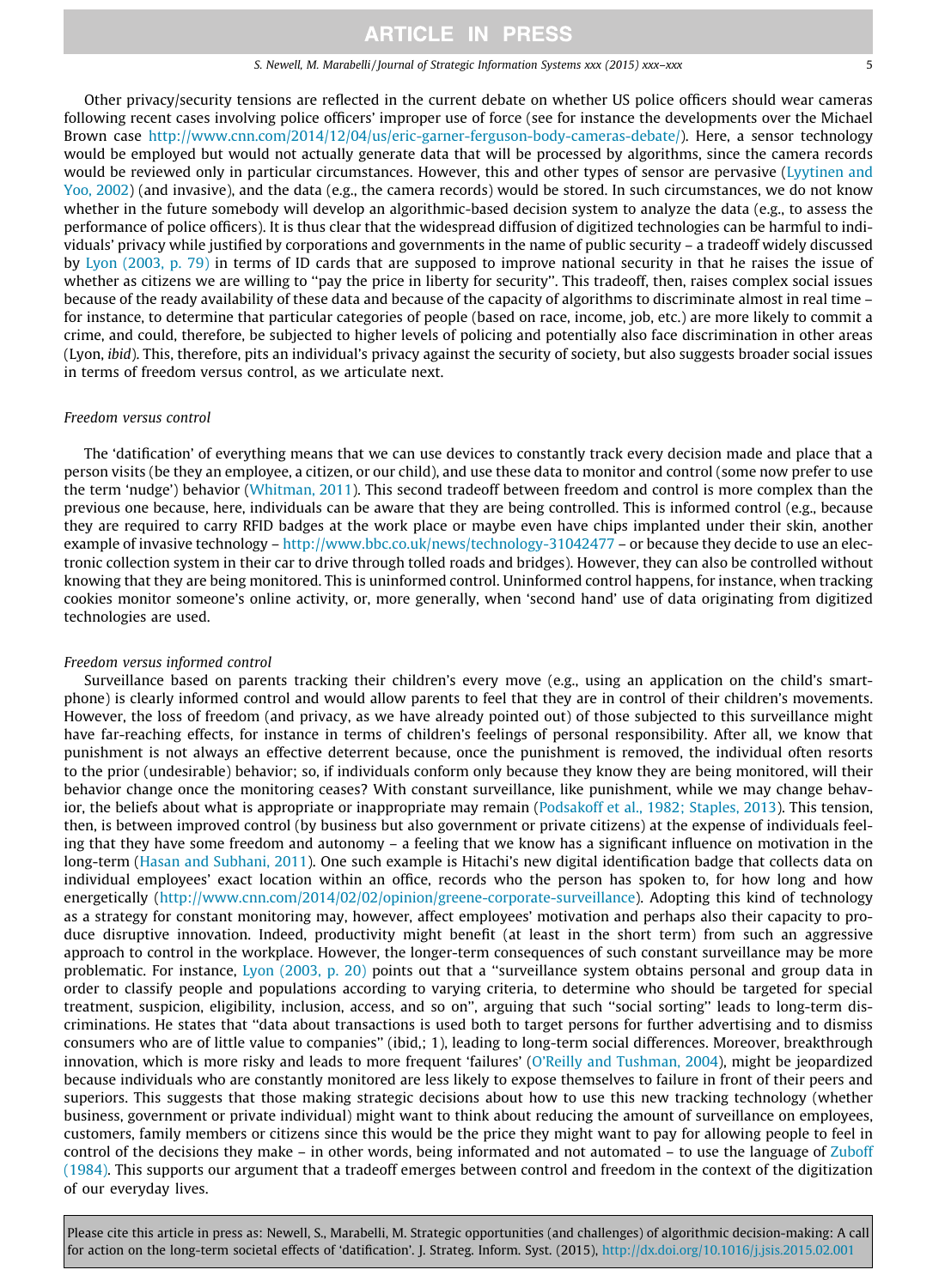6 S. Newell, M. Marabelli / Journal of Strategic Information Systems xxx (2015) xxx–xxx

## Freedom versus uninformed control

The feeling of being controlled, as we have discussed, might lead to some unwanted consequences (e.g., loss of a sense of responsibility or lower productivity in the work place). However, probably a more relevant societal issue emerges when control (over an individual's freedom) is made without the individual even knowing that she/he is being controlled (when this is not made explicit or is not requested). To this end, here we provide an example involving individuals' online activities, where the 'free' access to information is increasingly controlled as Internet companies (social networks, news, etc.) now determine (based on algorithms) what we see. For instance, we may see many posts about the newest iPhone (6, at the time of our writing) and assume that many of our Facebook friends are posting articles about this new technology. However, the frequency with which we see these posts may be partially due to us having clicked on an advertisement related to the iPhone 6: Facebook's algorithm decides that we are interested in such products and then shows us others' posts that are related to the iPhone 6. A consequence of such use of algorithms by corporations to decide – for the consumer – the posts, news or advertising that they are exposed to, is that it may lead to a slow and often subtle manipulation of consumers' worldviews as well as to new forms of discrimination. Simply put, what is presented to the reader is decided by an algorithm – tapping into prior searches – and is not based on an explicit personal choice. An example of uninformed control by a corporation that produces worrisome societal issues is found in the account presented by Eli Pariser, who showed that ''Facebook was looking at which links I clicked on, and it was noticing that I was clicking more on my liberal friends' links than on my conservative friends' links. And without consulting me about it, it had edited them out. They disappeared.'' ([Pariser, 2011](#page-11-0)). In the longer term, this manipulation by corporations of what the consuming public is exposed to – exposing us only to things that we like (or the things that an algorithm assumes we like) – may produce societal changes. For instance, our exposure to online diversity will be reduced, as in the example of Eli Pariser. More recently, Greg Marra, a Facebook engineer argued that, ''We think that of all the stuff you've connected yourself to, this is the stuff you'd be most interested in reading'', explaining further that an algorithm monitors 'thousands and thousands' of metrics to decide what we should see on our Facebook page. These metrics include what device we use, how many comments or 'Likes' a story has received and how long readers spend on each article/post. The assumed goal, as a New York Times article suggests, is that companies are using algorithmic decision-making ''to identify what users most enjoy'' [\(http://www.nytimes.com/2014/10/27/business/media/how-facebook-is-changing-the](http://www.nytimes.com/2014/10/27/business/media/how-facebook-is-changing-the-way-its-users-consume-journalism.html?_r=0)[way-its-users-consume-journalism.html?\\_r=0\)](http://www.nytimes.com/2014/10/27/business/media/how-facebook-is-changing-the-way-its-users-consume-journalism.html?_r=0). However, this also indicates that this practice of showing us only things that 'fit' with our (little) data profile, limits our possibility to choose, and might inhibit our capacity to make informed decisions (on what we buy and even what we think).

These strategies, then, that are adopted by organizations to allow them to tailor results and personalize offerings to individual consumers are leading to citizens (i.e., all us of who 'surf the web') being exposed to less and less diversity online. A potential consequence is that we may become less tolerant to diversity, meaning that we may as a result become less able to listen to someone who thinks differently (e.g., a Republican, in Pariser's example). Moreover, there may be other, more worrying consequences in the long-term that are associated with race-diversity intolerance and the increased exploitation of the vulnerable. For example, in relation to the latter issue, if algorithms work out who is less capable of making good financial decisions, personalized advertisements can then be sent persuading these people to take out risky loans, or high-rate instant credit options, thereby exploiting their vulnerability. The strategic use of our own data by corporations to personalize our Internet, in other words, is just another and potentially more pernicious way of allowing discrimination; pernicious because the only person who has access to the outcomes of the discrimination is the individual being discriminated against (who is often not aware of the fact that they are exposed to discriminatory information – uninformed control), making it easy for unscrupulous businesses to use personalization in a way that harms the vulnerable.

Another way to illustrate how societal concerns emerge as a consequence of businesses (and governments) using data from the digitization of our everyday life is by articulating the tradeoff between independence and dependence, to which we now turn.

## Independence versus dependence

Citizens in many countries increasingly depend on digital devices for many activities. However, here, a tradeoff originates from the tension between the willingness to depend on IT devices and being able to live without them (i.e., to be independent), should the need arise. Think of our decreasing sense of direction due to our dependency on GPS systems or, were we to consider safety issues, think of those sensor-based systems that are able to park our car – or even drive it! These driving systems use onboard cameras and laser rangefinders to identify obstacles (or hazards, if the onboard computer controls the car while it is 'in motion'); then an algorithm is able to scan the surrounding environment and to identify safe zones, avoiding for example other cars (see for instance a 2012 MIT study on these algorithms – [http://newsoffice.mit.edu/2012/](http://newsoffice.mit.edu/2012/mechanical-engineers-develop-intelligent-car-co-pilot-0713) [mechanical-engineers-develop-intelligent-car-co-pilot-0713\)](http://newsoffice.mit.edu/2012/mechanical-engineers-develop-intelligent-car-co-pilot-0713). In the case of car autopilots, algorithmic decision-making has a twofold role: first, data on 'real drivers' are collected and analyzed so that the algorithm can make the appropriate decisions (e.g., reacting as a driver would, but with the difference that the algorithm is never tired or inattentive, thus carrying a safety advantage with respect to humans). Second, sensors embedded in cars (laser rangefinders, in this example) collect environmental data that are analyzed in real time, so the algorithm has the ability to either assist the driver by supporting his/her decisions (with warnings to the driver) or to make decision on its own – when the car is in full autopilot mode. Drivers, thus, are somewhat 'tempted' to benefit from the comforts companies now design into their products using digital technology, but this necessarily takes place at the expense of our future independence. In fact, if our car computer emits a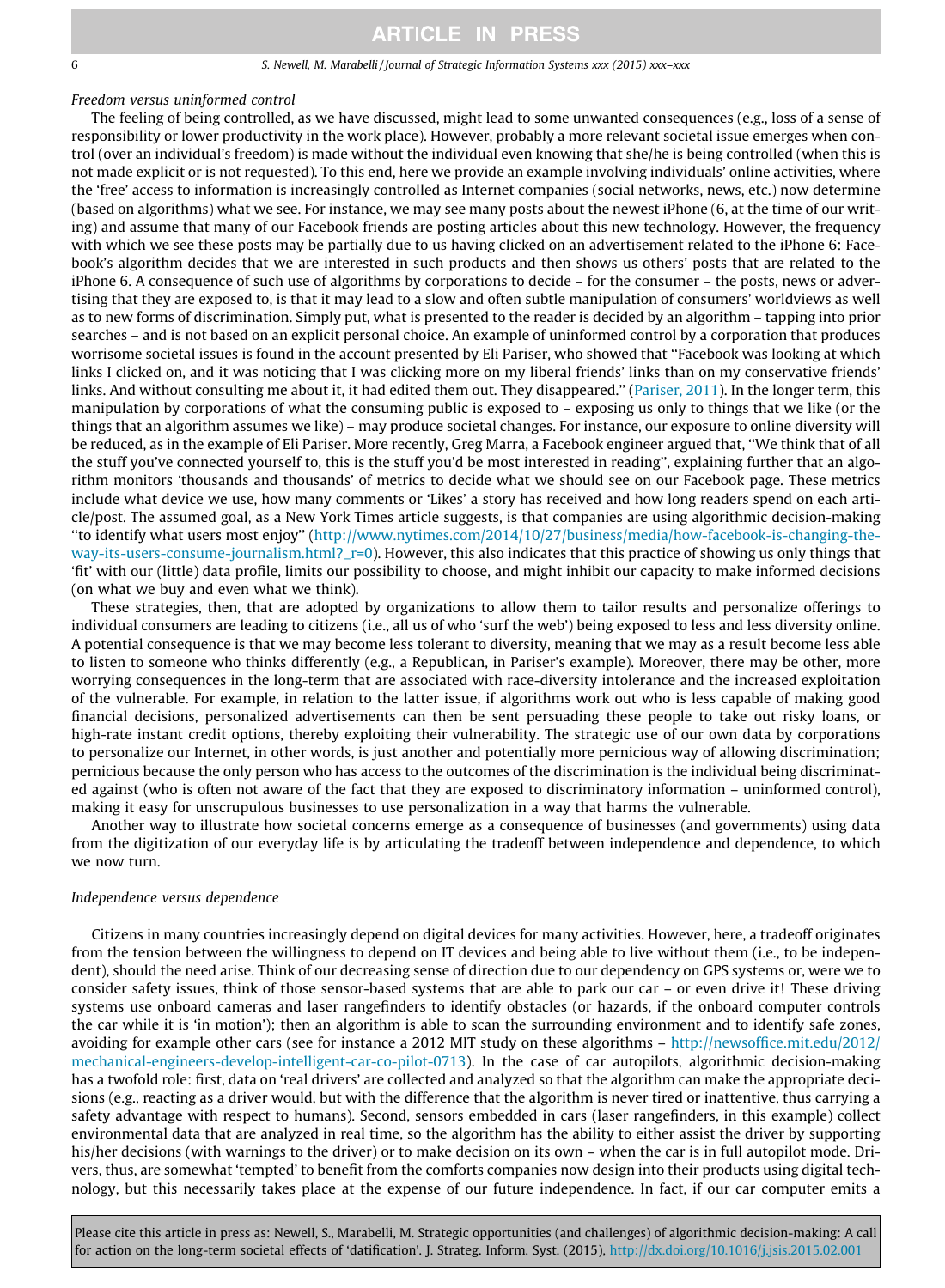warning signal while we drive on a highway, suggesting that we should slow down, we might argue that it is because the GPS embedded in the car computer has just received a 'traffic warning' or, because the weather channel is broadcasting heavy rain in minutes, or because we are about to drive through a road work area, but we do not really know the actual reason of the warning, yet we slow down – this (again) illustrating that algorithmic decision-making incorporates advantages (in this context, for users) but at the same time precludes a full understanding of why some decisions are being made. This limits learning through practice ([Brown and Duguid, 1991\)](#page-10-0) that in the long term might modify an individual's ability to learn new tasks and, more generally, adapt to the workplace or to society more generally [\(Dall'Alba and Sandberg, 2010; Nicolini et al.,](#page-10-0) [2003\)](#page-10-0).

While it is certain that there are good reasons for companies designing and for users adopting these automated systems, as we saw, this might also lead to a change in our ability to undertake particular activities without sensors, and learn. In the example of the autopilot, once our car parks itself, will we forget how to park on our own? IT-assisted systems have been around for a while in commercial planes, but pilots are constantly trained on how to pilot a plane in case the autopilot stops working. However, would individuals be trained on how to drive a car once such 'autopilot' systems become common in private motor vehicles? This example brings to the fore the point that digital technologies and devices (and the associated algorithmic decision-making) are increasingly influencing and even managing our lives, leaving unanswered the question on whether these algorithms are just supporting our activities, or whether they are actually in charge (e.g., controlling what we do) – and if they are taking over, does this excess of control occur at the expense of our ability to improvise and respond to emergencies? Thus, in the car example, it is clear that issues associated with safety emerge. In fact, as car drivers who now rely on sensors, we do not have the luxury that airline pilots have, of simulators to ensure that we maintain our skills so that we are prepared for an emergency. Nevertheless, even pilots (who, unlike private citizens, are trained on how to operate aircrafts) are not free of the consequences from technology that 'takes over', as the US NTSB (National Transportation Safety Board) reports in relation to some major plane accidents (see for instance the case of Air France Flight 447 in 2009, [http://spectrum.ieee.org/riskfactor/aerospace/aviation/air-france-flight-447-crash-caused](http://spectrum.ieee.org/riskfactor/aerospace/aviation/air-france-flight-447-crash-caused-by-a-combination-of-factors)[by-a-combination-of-factors](http://spectrum.ieee.org/riskfactor/aerospace/aviation/air-france-flight-447-crash-caused-by-a-combination-of-factors)).

The negative consequences of an excess of IT dependence are associated with the risks we are exposed to when we forget how to do certain things. Progress necessarily involves automation (and the loss of certain manual capacities), and many innovations developed by corporations positively contribute to our quality of life (and to our safety). However, it is digital devices and the associated algorithmic decision-making that pose issues, especially when supervising or undertaking human activities that might involve life-threatening outcomes were the technology to stop working. Moreover, because of the connectivity between sensor devices, there is also the potential of chaos occurring if everything stops working for everyone simultaneously. In particular, we argue, it is the diffusion of such IT automations among common citizens that creates threats were we to become fully dependent on the technology and unable to operate without it. However, the adoption of some of these automations is (or will become) virtually mandatory for many – creating discriminations against those who do not conform. One simple example relates to US residents who, if desiring to use cars equipped with a standard stick shift (instead of an automatic), will have to pay more, just because 'standard' is not a standard in the US. On the other hand, those who can only drive automatic cars will have to pay more if they want to rent a car when they travel overseas, because most cars will have a standard shift and there will be a premium for an automatic car. This point raises the issue of the role of business in promoting such (automated) digitized technologies: does business have a responsibility for thinking about such consequences and building in opportunities for learning to reduce our overdependence?

In sum, we argue that this tradeoff is affected by the willingness of users to give up some of the comforts that come from dependence on IT, in the interests of preserving their ability to cope when the IT does not work as expected. Yet, digital technologies are extremely tempting, and now widely adopted. For instance past research on mobile technologies has already shed light on users' needs to be 'always on', with the consequence that a feeling of 'dependency' arises ([Jarvenpaa and](#page-11-0) [Lang, 2005\)](#page-11-0). However, here we go beyond the psychological feeling of dependency and point to the users' need to be somewhat assisted (if not led or managed) by digital technology (that involves algorithmic decision-making) – with discrimination being the consequence of not conforming to this dependence. Companies too need to include sensor-based technologies in their products and services to remain competitive. For example, a logistics company that does not use GPS-equipment to determine best routing opportunities would experience difficulties in finding partners to develop a supply chain – being thus discriminated against (again, for not conforming). However, we suggest that companies might also usefully start to think about how they can and should, in some circumstances at least, support the development of the ability to cope with situations of technology failure, with the consequence that algorithms assist decision-makers but do not entirely take over from human judgment. In our view, a balance must be struck, which to date seems to favor increasing dependence on IT over being able to cope in the face of IT failure.

We have thus far identified three key tradeoffs: between privacy and security, control and freedom, and dependence and independence, which are obviously inter-related. We do not claim that these are the only tensions that are relevant; however, they do allow us to provide concrete examples of strategic opportunities for businesses as well as societal issues emerging from corporations' (and governments') exploitation of data coming from the widespread use of digital technologies that support – and impact – our everyday lives. In the next section we discuss the more general social issues arising from these tensions.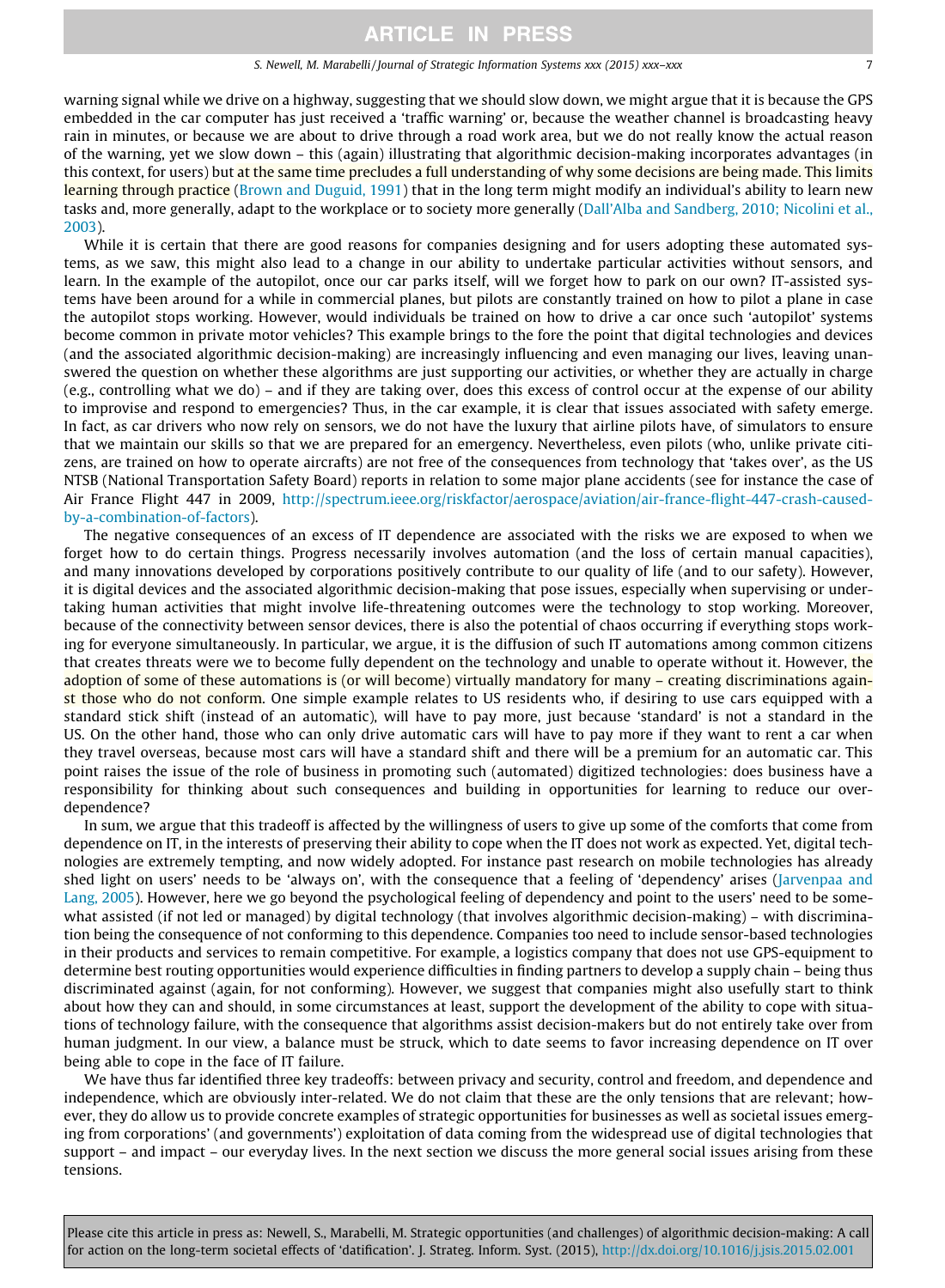8 S. Newell, M. Marabelli / Journal of Strategic Information Systems xxx (2015) xxx–xxx

## Social consequences of digital technology and algorithmic decision-making

While in the past knowledge and learning have been recognized as path-dependent ([Cohen and Levinthal, 1990; Zahra](#page-10-0) [and George, 2002\)](#page-10-0), in this era of widespread diffusion of digital technologies that capture our everyday activities, our awareness about things appears to be not so much path-dependent as determined by our past actions and algorithmic rules. For example, the algorithm EdgeRank is used by Facebook to weight 'likes' and modify an individual's Facebook page as a result, therefore manipulating the 'wisdom of the crowd' [\(Kittur et al., 2007](#page-11-0)). While this may make sense from a marketing perspective for businesses (e.g., it is helpful to identify a customer's interests), it poses concerns for society because of the potential broader and longer-term social impacts. More specifically, our examples for each tension suggest that businesses (and at times governments and private individuals) are generally in favor of a more secure society over an individual's privacy, of a more controlled population (employees, customers and citizens) over individual freedom – leaving more and more people increasingly dependent upon technology, at the expense of personal independence.

To consider these issues, we start from the premise that digital trace data is here to stay; companies will increasingly include tracking software and sensors in the products and the services they offer, and so collect masses of data on our everyday habits with a view to using these data to develop algorithms that drive decision-making. In fact, whether data are gathered from social networks, an ATM transaction, or from a sensor-based device, there are many aspects associated with companies using such data that many users want, hence it is unlikely to 'go away'. As a result, businesses will keep exploiting big and little data potentials to profile customers, please social network users, and grant (commercial) opportunities to those who, at best, accept being controlled, reducing their need to learn while giving up some privacy. On the one hand, individuals benefit from corporations' use of big/little data analytics – one can save some money on an insurance policy, access a free show if willing to watch commercials, or just be pleased to see that everybody thinks her/his way (see the Facebook experiment by Pariser, above). On the other hand, businesses are aware that improving their knowledge about employees and customers will lead to more control of employees and more (addressed and effective) sales, and therefore more profits. And it is this enticement by the business world that leads people to assume that they have to give up some privacy/freedom/independence, whether this is because it is a way to access a line of credit to buy a house or because they want to use social networks to fulfill their social needs ([Kane, 2014\)](#page-11-0).

As we previously pointed out when we provided our definition of algorithmic decision-making, this might lead to very superficial understandings of why things happen, and this will definitely not help managers, as well as 'end users' build cumulative knowledge on phenomena. Since decisions are made following an algorithm, how the algorithm came up with a particular result is unknown; as a result, there will be very little opportunity to learn from mistakes. Ironically, therefore, decision-makers might be losing the capacity to make decisions on their own, thereby making them a good example of (over) dependence on digital technology and algorithmic decision-making (cf. our third tradeoff). However, perhaps more important (from a societal perspective) than the lack of lessons learned, is the need to discuss the creation of new forms of discrimination as a result of algorithmic decision-making and the associated personalization of information. Think again of when algorithms determine that particular categories of people (e.g., based on race, income, job) are more likely to commit a crime and, as a result, those concerned find difficulty in obtaining a loan or changing job, never mind being subjected to tighter police scrutiny. This clearly violates basic privacy rights, but is justified based on the idea that it will increase security in society. Or, think again of the control exercised by algorithms in sensor-equipped cars on teenagers: these data are used by insurance companies to decide whether a driver is good or bad, again on the basis of an algorithm (the tradeoff between control and freedom). Similarly, when we give new technologies the possibility to take over our learning and let our car park and drive for us (or let our car 'suggest' what we should do in order to perform a perfect parallel park), our decision-making is being driven by algorithms (the tradeoff between independence and dependence).

These tradeoffs operate together rather than independently. For instance, if we use an app. that 'knows' what music we like so that, when we start driving, we do not need to search for a particular song, this is because we have enabled functionality on our radio/phone that is able to 'see' our favorite playlists, or that looks into our past purchases. For instance, iTunes Genius works with a 'secret algorithm' created by Apple that compares our library of tracks to all other Genius users' libraries and considers complex 'weight factors' to then come up with the appropriate playlist for a specific user ([Mims, 2010](#page-11-0)). Here, we do not aim to go into technical details on how these algorithms work – as Apple engineer Erik Goldman said, the algorithm is 'secret', jokingly noting that 'if he told you how Genius works, he'd have to kill you' (Mims, ibid.) – to highlight the relevance and commercial value of these algorithms. However, this example reflects how, in some circumstance we are literally at the mercy of an algorithm, which makes a decision for us. What if we look for vegetarian food just because we go out for dinner with friends who happen to be vegetarian? Does this mean that, due to the connections between databases of large companies (or because of tracking cookies), we will be denied the opportunity of seeing advertisements for steakhouses on our Facebook webpage? Or will we be classified as good drivers because a sensor detects that most of the time we obey speed limits (even if the reason is that we know that where we drive the speed limits are strictly enforced)? Or will our preferences in terms of the music that we listen to be so reinforced by the automatic selections based on the algorithm that we reduce our exposure to alternative genres?

It is clear that the three tradeoffs showcase interests and needs of individuals on the one hand, and the somewhat opportunistic strategic moves of businesses (and governments) on the other. Moreover, our discussion illustrates the relevant role of algorithms in making decisions about an individual's characteristics/preferences based on trends, and therefore about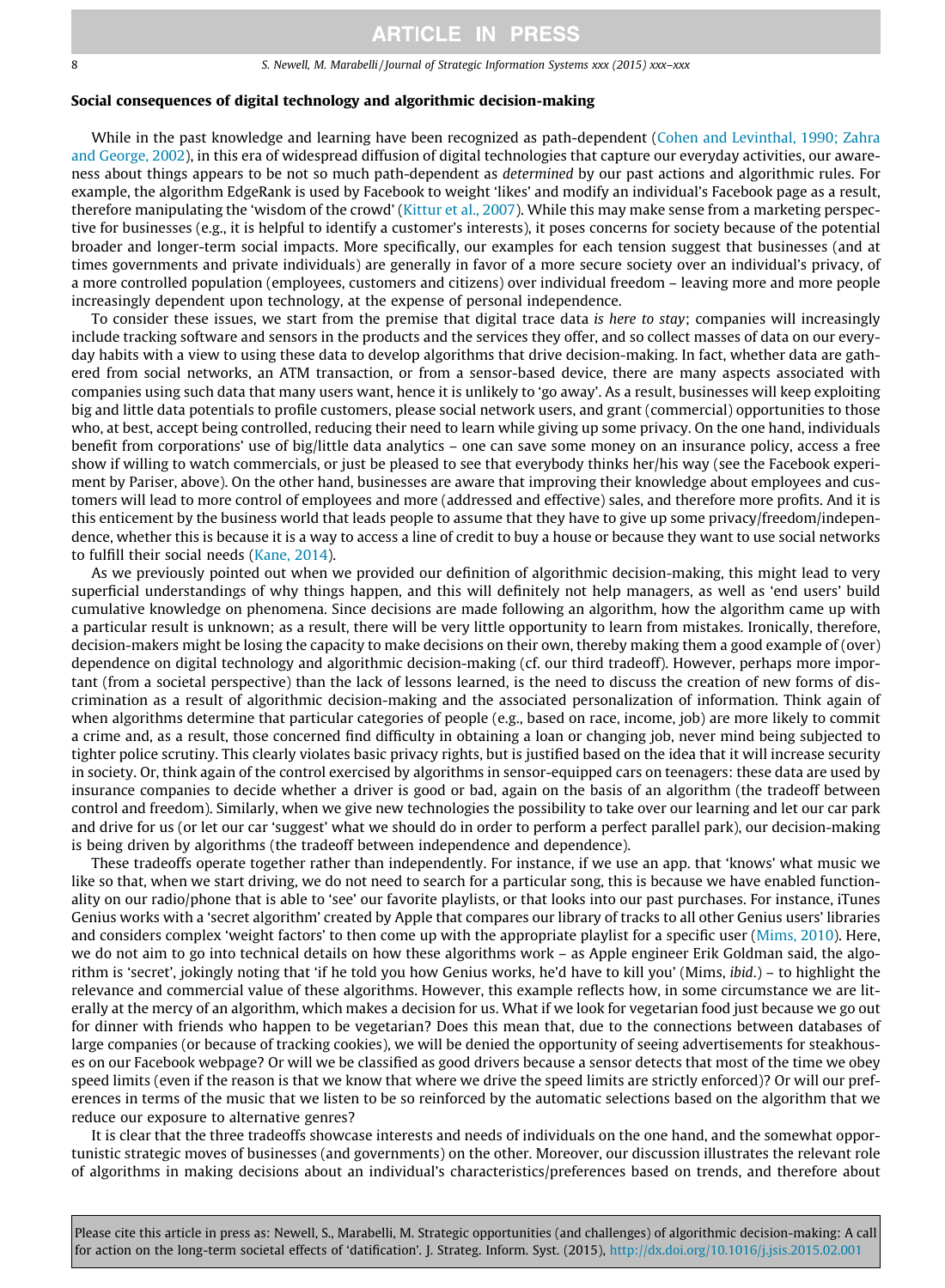S. Newell, M. Marabelli / Journal of Strategic Information Systems xxx (2015) xxx–xxx 9



Fig. 1. A summary framework of the consequences of an algorithm-based world.

what individuals should see and are likely to buy. Eric Schmidt (Google) said in 2010 that, ''It will be very hard for people to watch or consume something that has not in some sense been tailored for them''. This statement involves privacy issues (businesses will know almost everything about consumers), control issues (consumers are literally monitored and then controlled with choices made for them), and dependence issues (loss of independence in making informed decisions, since the information provided about a specific choice will be driven by online feeds – created by algorithms). We posit that IS research is needed to examine the social issues that are emerging in relation to the strategic uses made by corporations of data from the digitization of our everyday lives. With the intention to provide an overall picture of the ethical issues and challenges created by this increasing trend, above we present a framework (Fig. 1) that illustrates how digital technology (first layer) generates tradeoffs (second layer), when this technology is combined with algorithmic decision-making (third layer), leading to tensions (fourth layer). This summary framework has the purpose of showcasing strategic opportunities as well as societal challenges in an era of widespread diffusion of digital technology, and of supporting further interdisciplinary research on this topic, along with our suggested new avenues of research and potential research questions (in the last section that follows).

## Research agenda and concluding remarks

We do not know for sure the extent to which digital technology and the associated big/little data analytics are going to impact society in the long term. However, we suggest that individuals seem to be likely to accept the 'dark side' of datification through digital traces (always there), and constant monitoring through sensors because they are persuaded that the benefits outweigh the costs. Thus, businesses (and governments) try to send to citizens the message that security is more important than privacy (to fight terrorism, for instance). And the same businesses make us believe that if we want to quickly find what we are looking for (whether it is a movie that we like, through Netflix, or a specific piece of information, through Google) we need the support of algorithms, that 'know' us and what we want – precluding our exposure to diversity. And finally, businesses develop digital technologies that 'help' us do new things more quickly, but simultaneously make us more reliant on (and so more vulnerable to) these same technologies as well as reducing our ability to learn.

Therefore we suggest that research should be carried out that considers broad social issues associated with businesses' (and government's) strategic use of data, especially so because we currently have very little understanding of what the consequences of corporations' non-responsible use of these data will be for society [\(Tene and Polonetsky, 2013](#page-11-0)), albeit we have suggested some negative impacts above. One way of looking at these social issues may be using an ethical dilemma lens, where we consider individuals' right to maintain their privacy, freedom and independence, against businesses' right to discriminate to promote sales – using cutting-edge technology such as big data analytics. We suggest that such dilemmas can be addressed using the teleological or deontological approaches to ethics (or both). The deontological approach (utilitarianism) is the best-known consequentialist theory ([Bentham, 1776; Mill, 1863\)](#page-10-0), and suggests that ethical behavior is one that maximizes societal welfare while minimizing social harm ([Vallentyne, 1987; Berente et al., 2011\)](#page-11-0). According to this approach, insurance companies may be right in being algorithm driven – thus applying higher premiums to those who, according to the data analytics, are more at risk of having car accidents. However, the (contrasting) deontological approach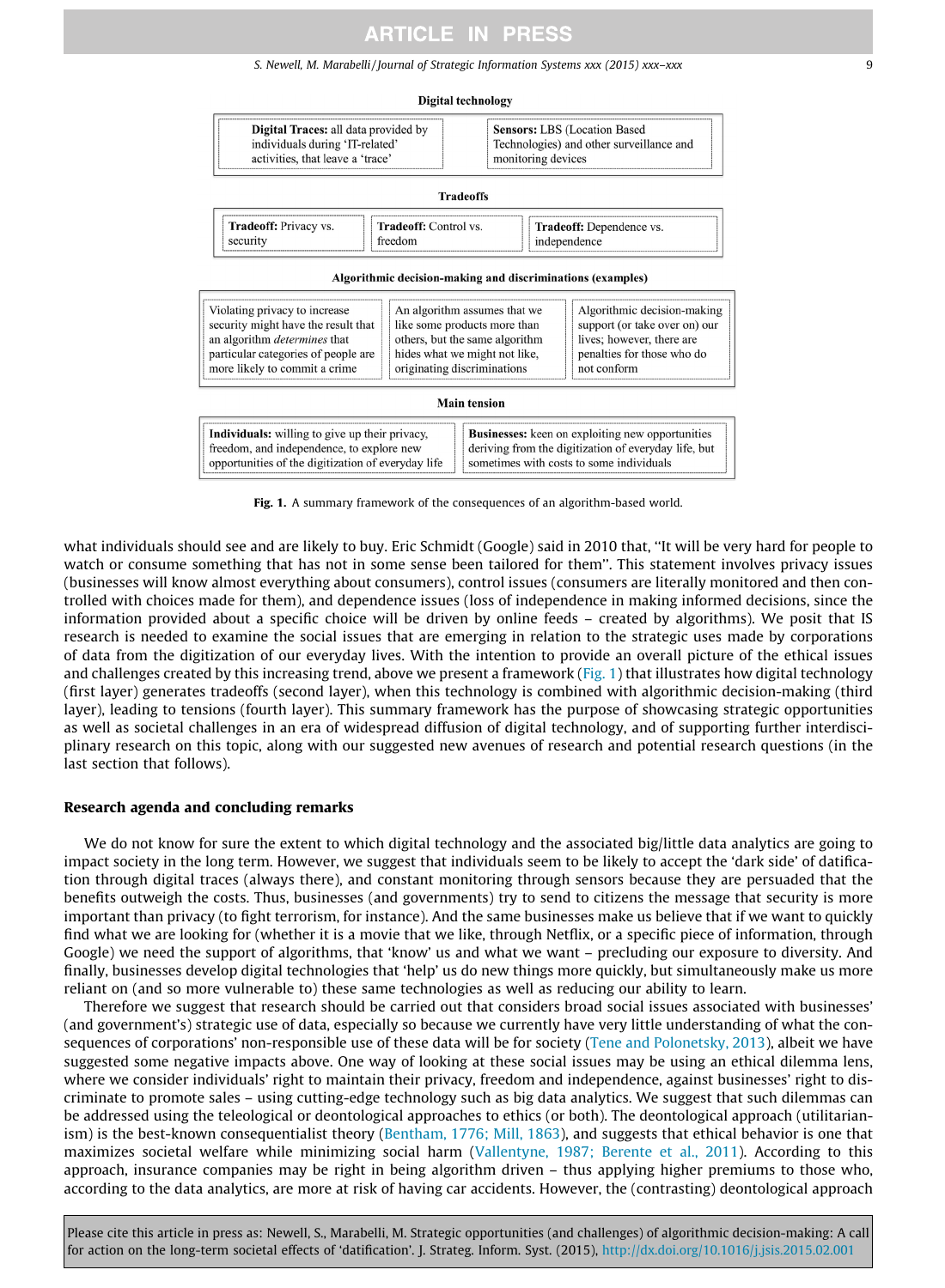### 10 S. Newell, M. Marabelli / Journal of Strategic Information Systems xxx (2015) xxx–xxx

bases ethical decisions on broad, universal ethical principals and moral values such as honesty, promise keeping, fairness, loyalty and rights (e.g. to safety, privacy) so that the process or means by which an individual does something, rather than the outcome, is the focus of decision-making (e.g. lying is dishonest as it is one's duty to be honest regardless of whether this might lead to some ultimate good), therefore the end never justifies the means [\(Mingers and Walsham, 2010](#page-11-0)). According to this latter approach, discriminations should not take place if a minority is adversely and unfairly treated – never mind if following an algorithm maximizes positive consequences for society. More specifically, here we want to identify research questions that examine the social issues related to each of our tradeoffs, as described next.

Firstly, in terms of the tradeoff between privacy and security, one aspect that deserves attention relates to how far different countries (and regulators) will balance this tradeoff. From an ethical perspective, for instance, they might choose to privilege the maximization of societal welfare (so taking a teleological approach) or to pay attention to 'minorities', who are penalized by the discriminations of algorithmic decision-making (deontological approach). Information privacy laws and regulations – how citizens perceive (the value of) privacy – are country-specific and are related to cultural and historical issues ([Milberg et al., 1995\)](#page-11-0). One example is the recent debate about the 'right to be forgotten' [\(http://ec.europa.eu/](http://ec.europa.eu/justice/data-protection/files/factsheets/factsheet_data_protection_en.pdf) [justice/data-protection/files/factsheets/factsheet\\_data\\_protection\\_en.pdf\)](http://ec.europa.eu/justice/data-protection/files/factsheets/factsheet_data_protection_en.pdf), which forced Google to delete some information (and to implement processes to do so in the future, should people ask) from the results of its search engine in Europe, while this issue is not perceived currently as a relevant one in other countries such as in the US. To this end, it would be interesting to dig deeper into research questions such as: 'How far do institutions and governments influence the balance between privacy and security associated with digital technologies that collect data on our everyday lives?' 'What are the historical, cultural and social reasons behind the variety of approaches to digital privacy adopted by different countries?' 'Do these different approaches reflect differences in citizens' ethical and moral values?' 'Do (or will) social networks have the ability, in the long term, to modify ethical and moral values about privacy in different countries?' 'Will the diffusion of digital technology (and the IoT) lead to the standardization of ethical and moral values across countries, in the long-term?'

In terms of the tradeoff between freedom and control, we know very little about how far users are aware that they are being controlled by large Internet companies (especially if we think of 'second hand' data), and if they are, it would be interesting to learn about whether individuals' needs to enact social networks [\(Kane, 2014](#page-11-0)) prevail over the potentially uncomfortable feeling of being profiled (little data). Moreover, we do not have specific quantitative data that illustrates the effectiveness of algorithmic decision-making in identifying people's needs – for instance we know that little data has the ability to 'know' (or assume) what people want to purchase on the basis of a number of digital traces, but little is know about the actual revenues that derive from this – and whether the costs of implementing 'smart' algorithms and maintaining expensive hardware that can process big data is covered by the increased sales. We should assume that businesses achieve positive bottom lines from big data, since datification and algorithmic decision making is widely adopted and is expensive [\(http://www.forbes.com/sites/ciocentral/2012/04/16/the-big-cost-of-big-data/\)](http://www.forbes.com/sites/ciocentral/2012/04/16/the-big-cost-of-big-data/), but we do not know, in concrete terms, the extent to which this has improved sales, customer satisfaction, inventory management or other financial, operational and organizational parameters. Knowing this would perhaps indicate a price for a loss of individuals' privacy and freedom. After all, one of the commonly cited examples of the usefulness of algorithmic decision-making was of Google being able to predict the location of a US flu epidemic, based on searches for flu remedies, faster than the Center for Disease Control (CDC). Yet, the story often remains untold, that they have been unable to repeat this success ([http://www.theguardian.com/technology/](http://www.theguardian.com/technology/2014/mar/27/google-flu-trends-predicting-flu)  $2014/mar/27/google-flu-trends-predicting-flu)$  $2014/mar/27/google-flu-trends-predicting-flu)$ . Thus, it is important that we conduct research that looks at the benefits for citizens of having a 'tailored' Internet, as against the costs of the benefits of living in an 'Internet bubble'. And finally there is a question about, 'what ethical guidelines might businesses usefully adopt to manage big/little data and produce the algorithms from these data'? For instance, Facebook has indicated that they have developed ethical policies for those who design algorithms, but such policies are not disclosed to the public. It is important that we research these issues so that we understand the ways in which businesses are using algorithms for discriminating so that we can enter a debate with business about associated ethical concerns (much as, for example, was the case in relation to the use of child labor in the past). Consider, for example, a monitoring system that profiles utility customers and sets different prices for gas and electricity, based on geographical areas and demand (another example of uninformed control). In this instance, maximizing societal welfare (cheap electricity for the majority) at the expense of minorities may well be unacceptable from an ethical standpoint (since those who end up paying more, are likely ironically also to be the very people who may be the most vulnerable and least able to pay). As a start in this process, we need research that sheds better light on the overall awareness of individuals in terms of how their data are being used by businesses and whether people are happy with this, especially as this exploits the more vulnerable in society. Thus, while big data analytics has the potential to shed light on important human and societal issues [\(Markus, 2015](#page-11-0)), this should not happen at the expense of the vulnerable.

In terms of the tradeoff between independency and dependency, we think that major societal issues are associated with the lack of opportunities for individuals to learn – and this poses issues from a knowledge creation and sharing perspective. As we pointed out earlier in this article, knowledge develops cumulatively and, according to the practice perspective [\(Feldman and Orlikowski, 2011; Schatzki et al., 2001; Sandberg and Tsoukas, 2011; Whittington, 2014\)](#page-11-0) knowledge equates with practice. However, in the context of this tradeoff, it is the algorithm that gains knowledge about the minutiae of individuals – for instance, analyzing how humans drive a car, so that it can then operate as such, while humans may not gain a better understanding from this process. This poses relevant issues that involve both the private and work life of individuals. For example, 'will individuals lose their capacity to learn (even from mistakes)?' 'Will IT-assisted systems reach a point that they will impair an individual's problem solving skills and abilities in her/his everyday life?' This issue can be taken further if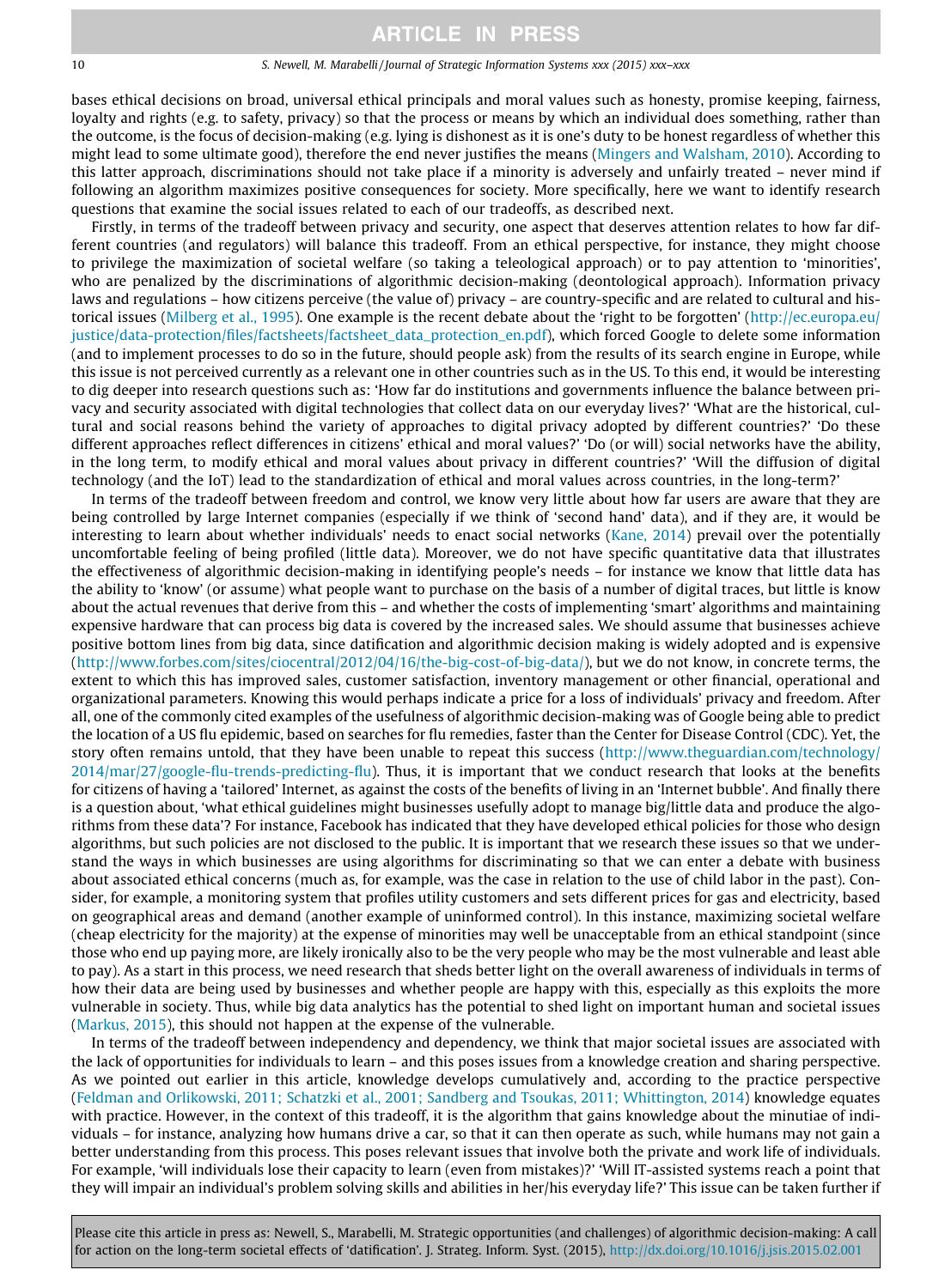<span id="page-10-0"></span>we refer to the potential decreased ability of managers to make decisions on their own, due to the few opportunities to 'practice' decision-making processes. For instance, 'Will an individual's capacity to adapt to a new organization and a new job be compromised by increased control (made by algorithms, and that leads to living in a 'bubble', see our previous discussion of Pariser's 'experiment'), which makes people less likely to be flexible and accepting towards diversity?' Also, there is the issue of the legitimacy of decisions that are based on algorithms and whether they will be accepted by those affected by the decision when the reasons for the decision are not actually known, even by those developing the algorithms. Thus, 'will businesses face more claims of unfair discrimination in the future when people identify that they have been treated differently to others but when the justification for this is not understood and cannot be clearly articulated by anyone?' ''The computer says 'no''' (e.g., [https://www.youtube.com/watch?v=AJQ3TM-p2QI\)](https://www.youtube.com/watch?v=AJQ3TM-p2QI), may come to be an unacceptable justification for being discriminated against as we are increasingly confronted by this 'rationale'.

The examination of the above social issues demands a multi-disciplinary approach that considers economic, legal, organizational, ethical, cultural and psychological consequences of the digitization of our everyday lives for different populations. In examining these issues, we would do well to remember that the ways new computing technologies (and the associated data) are used is not neutral in terms of the consequences for the human actors who leave digital traces that are then collected and analyzed. Corporations (and governments) have choices about how and what digital traces they collect and measure, and about the algorithms that they develop to make decisions based on this measurement, even if these decisions are increasingly distributed throughout a corporation rather than in the hands of the CIO [\(Nolan, 2012\)](#page-11-0). These choices raise fundamental social questions as we have seen. As researchers we have an opportunity – and a responsibility (cf. Desouza et al., 2006, 2007) – to expose this empirically and theoretically and so promote an agenda of 'responsible analytics' that attempts to reduce the long-term negative social consequences of this new era concerned with the digitization of society.

In conclusion, this paper is an explicit call for action. We argue that researchers as well as practitioners should take these issues into serious consideration and articulate an interdisciplinary debate on how the datification of our everyday lives and the associated algorithmic decision-making (and the IoT) will affect society. This consequent research agenda requires a multi-disciplinary perspective. The issues are extremely relevant, strategic research topics. Whether we are interested in finding ways to increase business value or we are concerned with broader social issues of equality and democracy, they require immediate action. Strategic IS scholars are interested in ''the way IT 'delivers the goods' by providing business AND social benefits'' ([Galliers et al., 2012](#page-11-0), emphasis added). We would argue that minimizing social harm, even if to a minority, should be added to this agenda.

## Acknowledgements

We would like to thank Sirkka Jarvenpaa and Yolande Chan for their extremely useful feedback given to previous versions of this manuscript.

### References

[Abbas, R., Katina, M., Michael, M.G., 2014. The regulatory considerations and ethical dilemmas of location-based services \(LBS\): a literature review. Inf.](http://refhub.elsevier.com/S0963-8687(15)00002-5/h0005) [Technol. People 27 \(1\), 2–20.](http://refhub.elsevier.com/S0963-8687(15)00002-5/h0005)

[Ball, K., 2002. Elements of surveillance: a new framework and future directions. Inf., Commun., Soc. 5 \(4\), 573–590.](http://refhub.elsevier.com/S0963-8687(15)00002-5/h0010)

[Ball, K., 2005. Organization, surveillance, and the body: towards a politics of resistance. Organization 12 \(1\), 89–108.](http://refhub.elsevier.com/S0963-8687(15)00002-5/h0015)

[Belanger, F., Crossler, R.E., 2011. Privacy in the digital age: a review of information privacy research in information systems. MIS Q. 35 \(4\), 1017–1041.](http://refhub.elsevier.com/S0963-8687(15)00002-5/h0020)

[Beldad, A., de Jong, M., Steehouder, M., 2011. I trust not therefore it must be risky: determinants of the perceived risk of disclosing personal data for e](http://refhub.elsevier.com/S0963-8687(15)00002-5/h0025)[government transactions. Comp. Hum. Behav. 27 \(6\), 2233–2242.](http://refhub.elsevier.com/S0963-8687(15)00002-5/h0025)

Bentham, J., 1776. A Fragment of Government. London (Preface (2nd para)).

[Berente, N., Gal, U., Hansen, S., 2011. Ethical implications of social stratification in information systems research. Inf. Syst. J. 21 \(4\), 357–382.](http://refhub.elsevier.com/S0963-8687(15)00002-5/h0035)

[Boyd, D., Crawford, K., 2014. Critical questions for big data: provocations for a cultural, technological, and scholarly phenomenon. Inf., Commun.](http://refhub.elsevier.com/S0963-8687(15)00002-5/h0040) Soc. 15 (5), [662–679.](http://refhub.elsevier.com/S0963-8687(15)00002-5/h0040)

[Brown, J.S., Duguid, P., 1991. Organizational learning and communities of practice: towards a unified view of working, learning, and innovation. Organ. Sci. 2](http://refhub.elsevier.com/S0963-8687(15)00002-5/h0045) [\(1\), 40–57](http://refhub.elsevier.com/S0963-8687(15)00002-5/h0045).

[Campbell, S.W., Park, Y.J., 2008. Social implications of mobile telephony: the rise of personal communication society. Sociol. Compass 2 \(2\), 371–387.](http://refhub.elsevier.com/S0963-8687(15)00002-5/h0050)

[Castells, M., Fernandez-Ardevol, M., Linchuan Qiu, J., Sey, A., 2009. A cross-cultural analysis of available evidence on the social uses of wireless](http://refhub.elsevier.com/S0963-8687(15)00002-5/h0400)

[communication technology. In: Mobile Communication and Society: A Global Perspective. The MIT Press, Cambridge, MA](http://refhub.elsevier.com/S0963-8687(15)00002-5/h0400). [Chan, Y.E., Culnan, M.J., Greenaway, K., Laden, G., Levin, T., 2005. Information privacy: management, marketplace, and legal challenges. Commun. AIS 16,](http://refhub.elsevier.com/S0963-8687(15)00002-5/h0060) [270–298](http://refhub.elsevier.com/S0963-8687(15)00002-5/h0060).

[Chen, H., Chiang, R.H.L., Storey, V.C., 2012. Business intelligence and analytics: from big data to big impact. MIS Q. 36 \(4\), 1165–1188](http://refhub.elsevier.com/S0963-8687(15)00002-5/h0065).

[Clark, C., Newell, S., 2013. Institutional work and complicit decoupling across the U.S. capital markets: the case of rating agencies. Bus. Ethics Q.](http://refhub.elsevier.com/S0963-8687(15)00002-5/h0070) 23 (1), 1–30. [Cohen, W.M., Levinthal, D.A., 1990. Absorptive capacity: a new perspective of learning and innovation. Adm. Sci. Q. 35 \(1\), 128–152](http://refhub.elsevier.com/S0963-8687(15)00002-5/h0075).

Coll, S., 2014. Power, knowledge, and the subjects of privacy: understanding privacy as the ally of surveillance 17(10), 1250–1263.

[Culnan, M.J., Clark-Williams, C., 2009. How ethics can enhance organizational privacy: lessons from the choicepoint and TJX data breaches. MIS Q. 33](http://refhub.elsevier.com/S0963-8687(15)00002-5/h0085) (4), [673–687.](http://refhub.elsevier.com/S0963-8687(15)00002-5/h0085)

Dall'Alba, G., Sandberg, J., 2010. Learning through practice: professional and practice-based learning, 1, 104–119.

[Desouza, K.C., El Sawy, O.A., Galliers, R.D., Loebbecke, C., Watson, R.T., 2006. Beyond rigor and relevance towards responsibility and reverberation:](http://refhub.elsevier.com/S0963-8687(15)00002-5/h0095) [information systems research that really matters. Commun. Assoc. Inf. Syst. 17 \(16\).](http://refhub.elsevier.com/S0963-8687(15)00002-5/h0095)

[Desouza, K.C., Ein-Dor, P., McCubbrey, D.J., Galliers, R.D., Myers, M.D., Watson, R.T., 2007. Social activism in information systems research: making the world](http://refhub.elsevier.com/S0963-8687(15)00002-5/h0100) [a better place. Commun. Assoc. Inf. Syst. 19, 261–277](http://refhub.elsevier.com/S0963-8687(15)00002-5/h0100).

[Dinev, T., Hart, P., Mullen, M., 2008. Internet privacy concerns and beliefs about government surveillance – an empirical investigation. J. Strateg. Inf. Syst. 17](http://refhub.elsevier.com/S0963-8687(15)00002-5/h0105) [\(3\), 214–233.](http://refhub.elsevier.com/S0963-8687(15)00002-5/h0105)

[Doyle, A., Rippert, R., Lyon, D., 2013. The Global Growth of Camera Surveillance. Routledge Publisher.](http://refhub.elsevier.com/S0963-8687(15)00002-5/h0415)